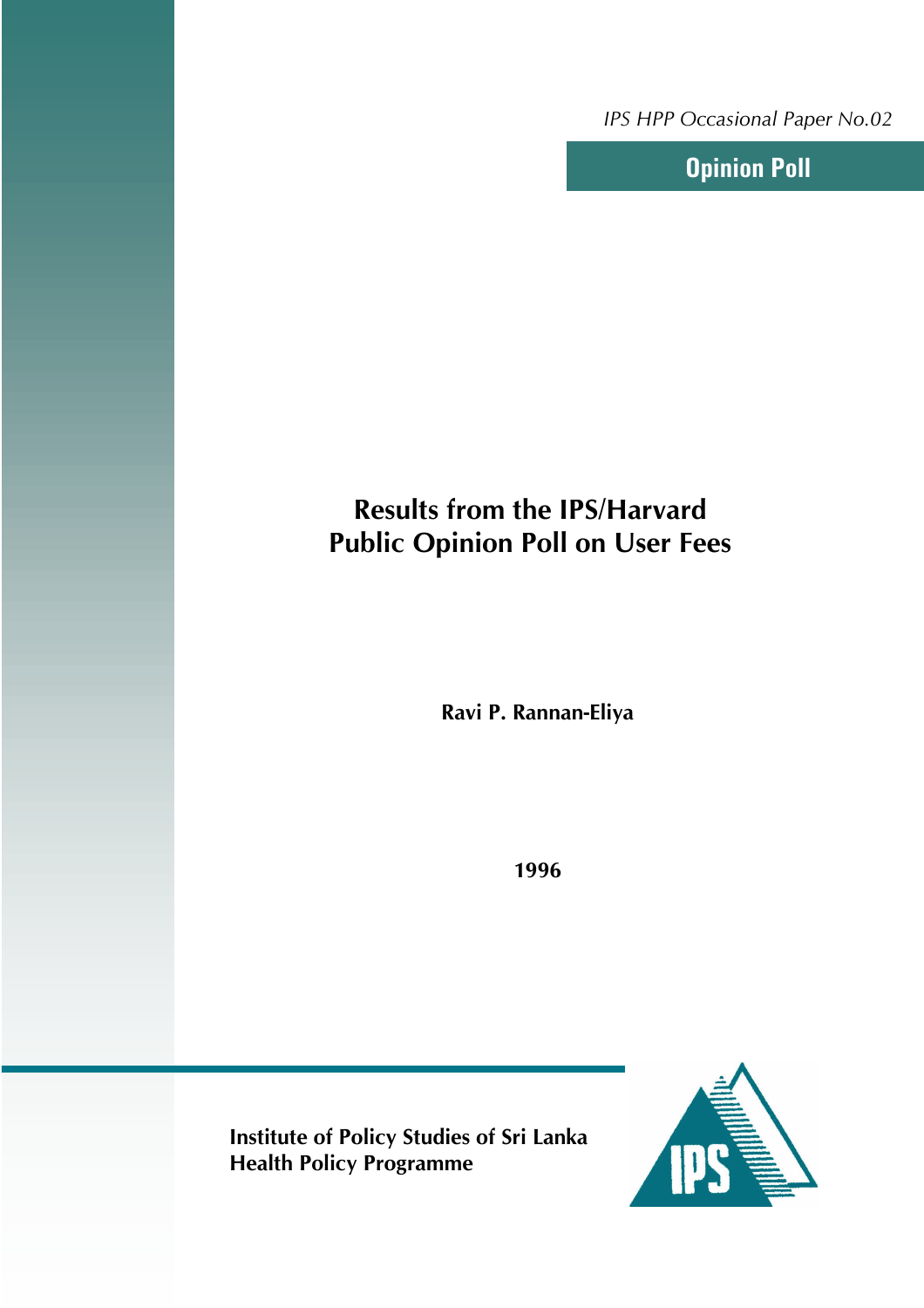Copyright © 1996 Institute of Policy Studies, Sri Lanka All rights reserved.

## **ABOUT THE IPS HPP OCCASIONAL PAPER SERIES**

Papers in this series are not formal publications of the Institute of Policy Studies. They are used primarily as a channel to promote timely dissemination of work in progress, or final dissemination of research results which may not warrant formal publication as IPS Working Papers. They may be preliminary and unpolished results of analysis, and have not necessarily been edited or reviewed as thoroughly as formal IPS Working Papers. In certain instances, IPS HPP Occasional Papers are duplicates of papers published elsewhere, but based on IPS HPP work. These papers are intended for free distribution to encourage discussion and comment, and to inform a wider audience of ongoing IPS research. Citation and use of such a paper should take into account its potentially provisional nature.

The findings, interpretations, and conclusions expressed in these papers are entirely those of the author(s), and do not necessarily represent those of the Institute of Policy Studies or of the Institute of Policy Studies Health Policy Programme.

IPS HPP Occasional Papers are made available free, but only as downloads as Acrobat PDF files from the IPS website (www.ips.lk/health). For further information, please contact the Health Policy Programme, Institute of Policy Studies, 99, St. Michael's Road, Colombo 3, Tel:  $+94-1-431-368$ , Fax:  $+94-1-431-395$ , Email: health@ips.lk, or visit the IPS website at www.ips.lk.

## *Recommended Citation*

Ravi. P. Rannan-Eliya, 1996. *Results from the IPS/Harvard Public Opinion Poll on User Fees.* Health Policy Programme Occasional Paper 02. Colombo: Institute of Policy Studies.

## *Document information*

This paper is a report of results extracted from a public opinion poll carried out by IPS as background reseach for Harvard University.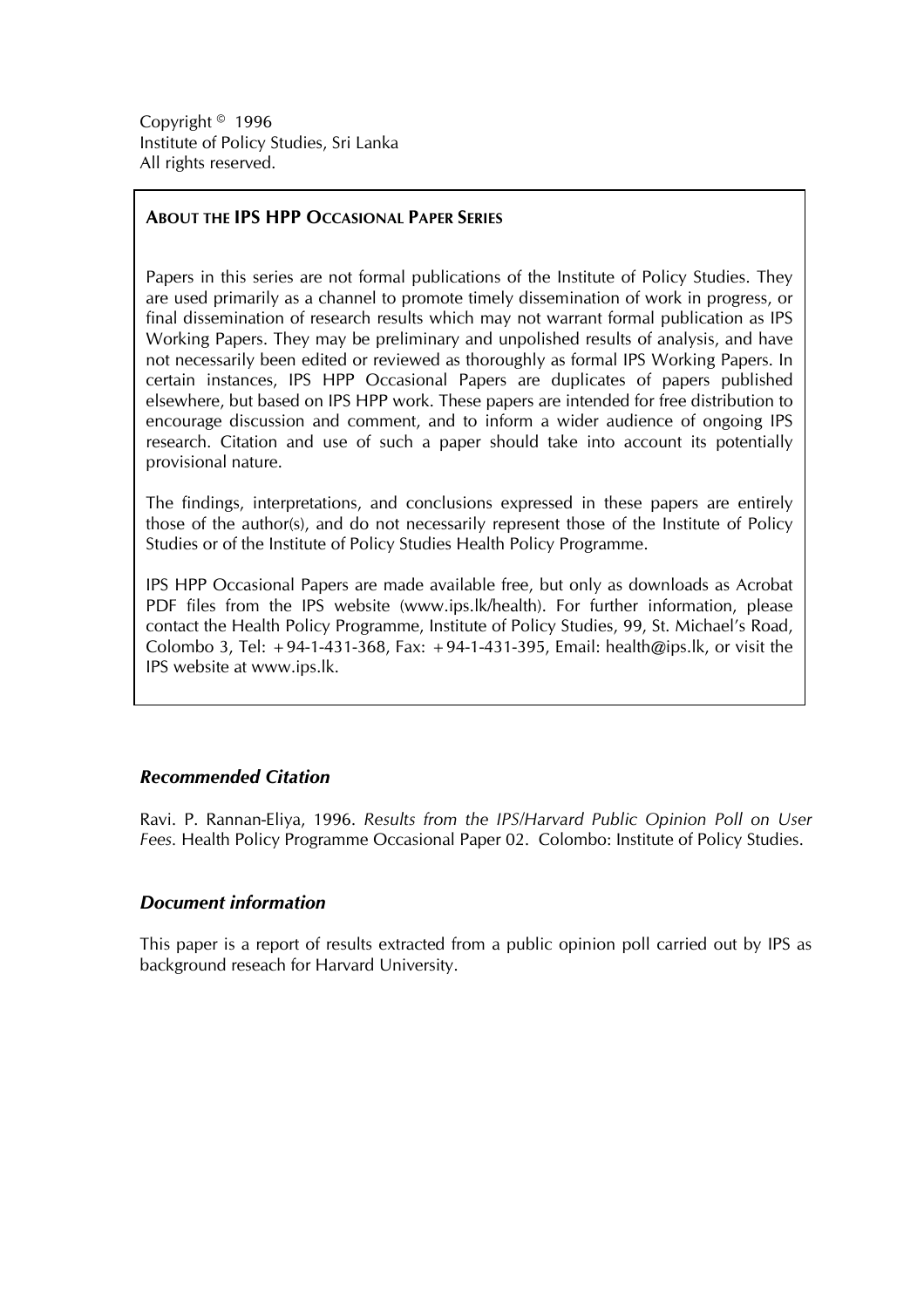## **CONTENTS**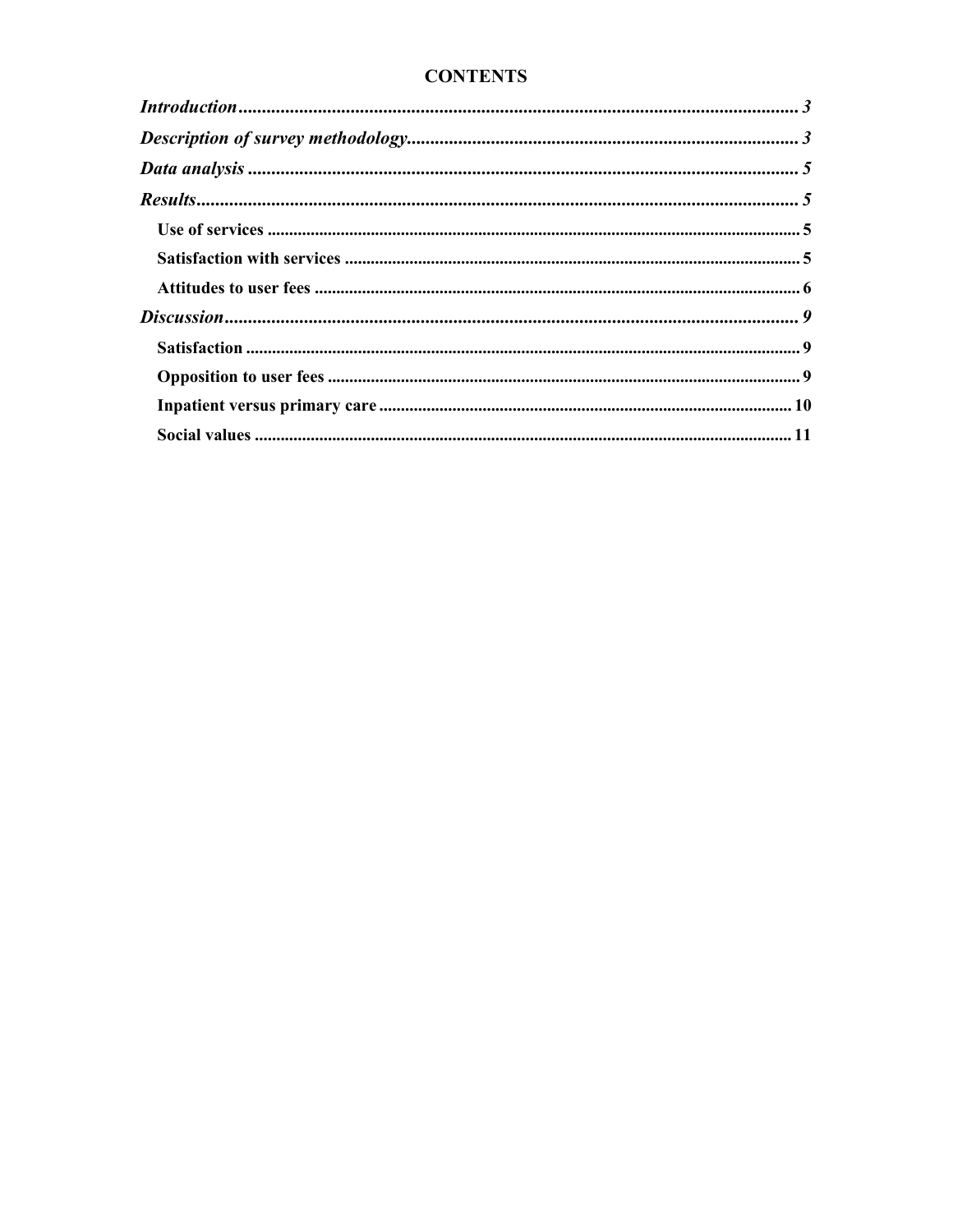## **TABLES**

| Table C.7: Support for user fees by predominant type of provider generally used for care  7 |  |
|---------------------------------------------------------------------------------------------|--|
|                                                                                             |  |
|                                                                                             |  |
|                                                                                             |  |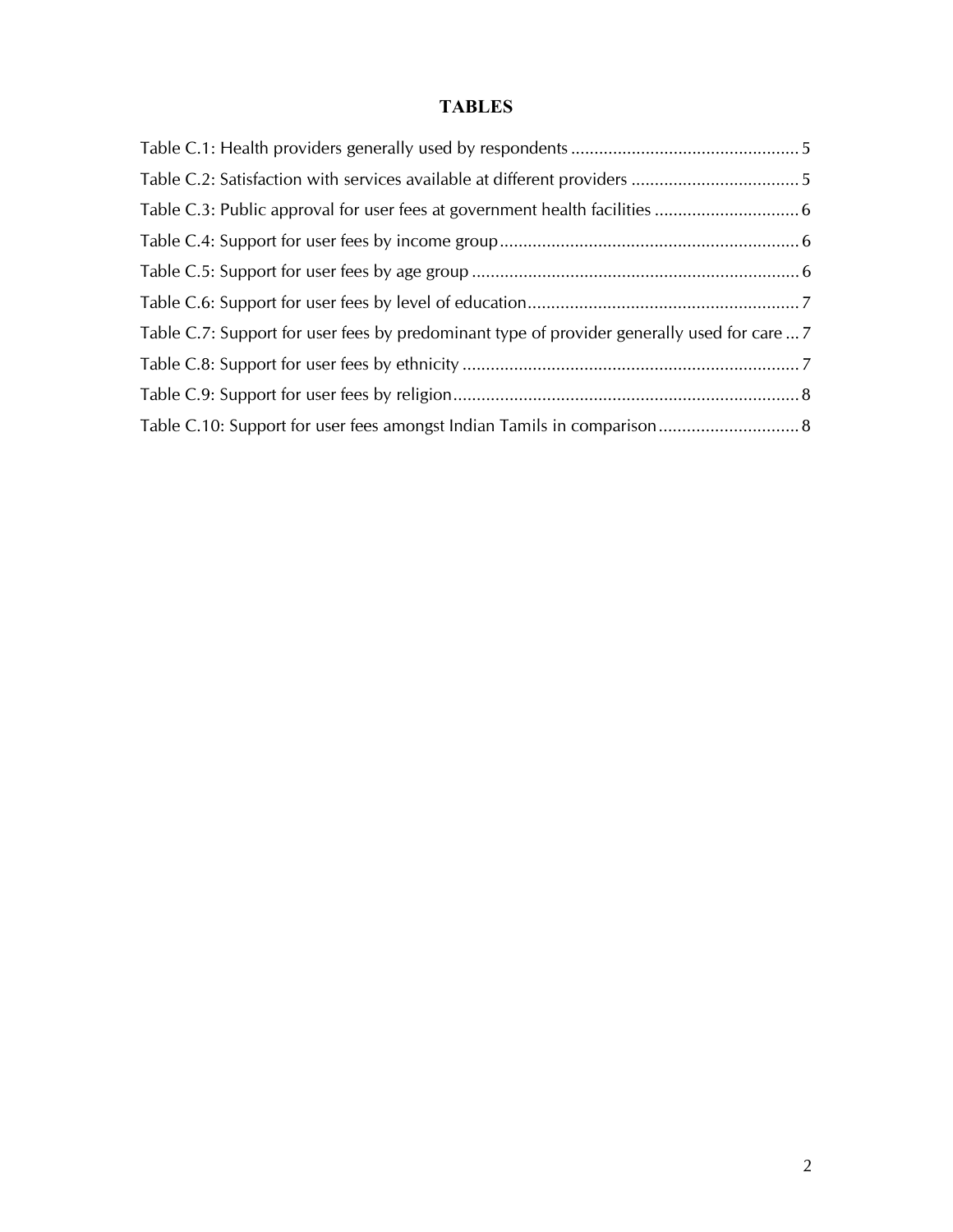## **Introduction**

This paper reports the results of a public opinion poll carried out in Sri Lanka, which was conducted as background research for a Harvard University-commissioned study of resource mobilisation experience in Sri Lanka.

The major consideration that is likely to influence introduction of any policy of charging user fees for routine services provided by the Ministry of Health is political. Such a policy may be potentially unpopular with the electorate, and thus carry significant political costs for policy makers. However, there has never been any evaluation of actual public opinion. As part of this study, IPS contracted with Research International (Pvt.) Ltd.1 to insert three sets of questions into their regular national opinion poll survey to inquire about public opinion on this matter.

## **Description of survey methodology**

The survey was carried on a national basis (excluding Northern Province) during the month of August 1995.<sup>2</sup> Eastern Province was only partially sampled, as the security situation did not permit data collection from Batticaloa district; however, a sample of 120 subjects was taken in to the sample from some Sinhala speaking areas in the Ampara and Trincomalee districts. Sampling consisted of a three stage combined stratified-quota sample of 2,310 Sri Lankans over 18 years of age in 230 sampling points throughout Sri Lanka. Opinion and exit poll surveys often use quota-sampling methods to select sample subjects. The sample size was selected to obtain estimates at the district level with reasonable margins of error. In comparison with random sampling, quota sampling has higher error rates, but a higher overall response rate.

The sampling method consisted of three stages, with proportionate stratified sampling used in the first two, and quota sampling in the third. In the first stage, all districts that were covered became the strata, and hence a sample was selected from each one of these districts proportionate to the population size. In the third and final stage, ten households were selected from each town or DS division to satisfy the following quotas, which were designed to control for ethnic group, gender, age and income group. Ethnic group quotas were selected for each district, while the other quotas were selected to represent the country's population as a whole as follows:

 $\frac{1}{1}$  Research International is a private research firm, which has pioneered the conducting of national opinion polls in Sri Lanka in collaboration with Mitofsky International of New York.<br><sup>2</sup>

It was not possible to conduct field work in most areas of the Northern Province owing to the disturbed conditions prevailing as a result of the insurgency being waged by the LTTE. Large areas of Northern Province at the time were under the *de facto* rule of the LTTE, an environment which is not conducive to the holding of public opinion polls of any nature. The LTTE as an organization does not tolerate freedom of expression and permit the exercise of basic democratic and political rights by the people under its control (US Department of State, 1996).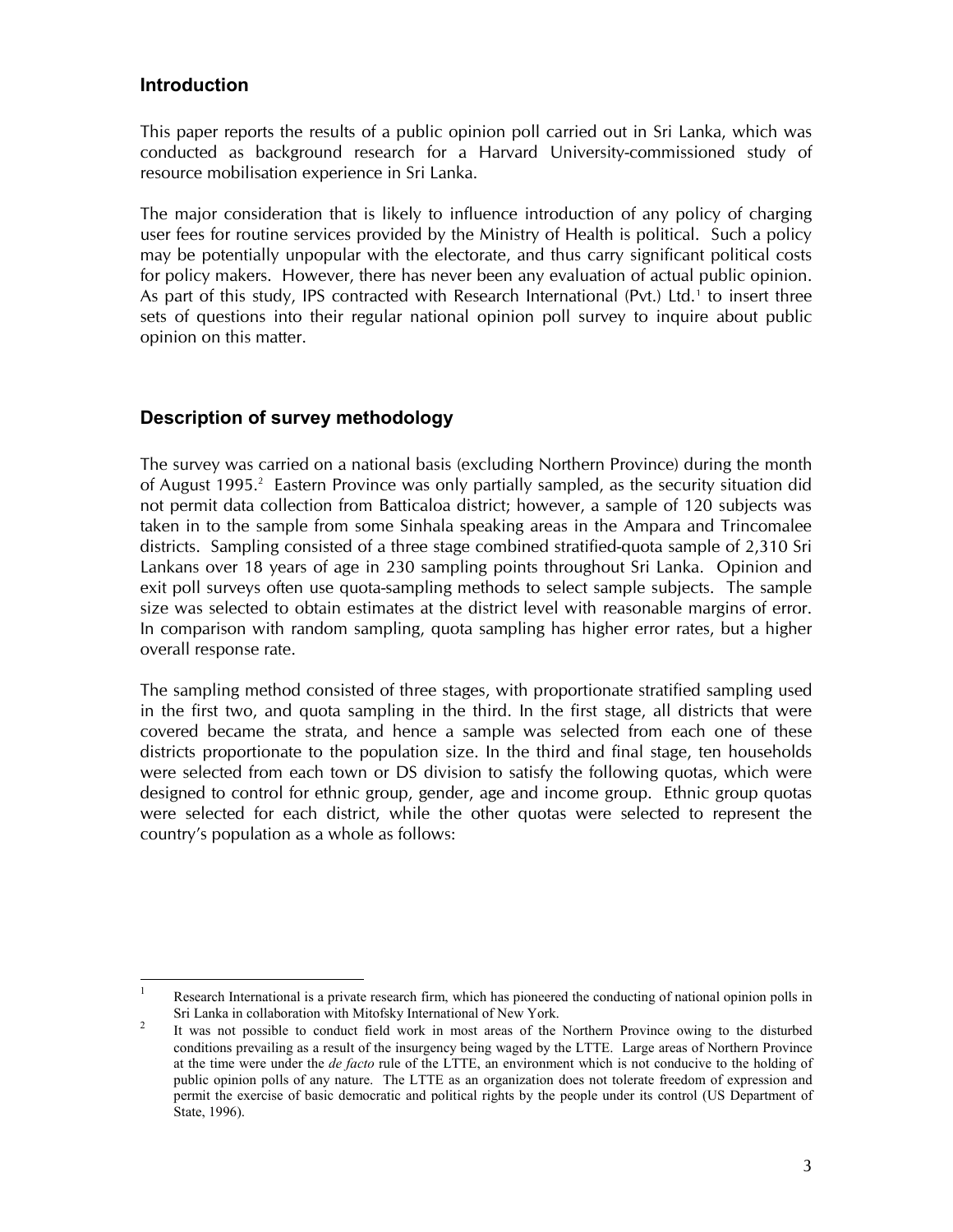| Gender:        | Male 50%                                                        | Female 50%        |
|----------------|-----------------------------------------------------------------|-------------------|
| Age:           | 18 - 29 years<br>30 - 49 years<br>Above 49 years                | 40%<br>40%<br>10% |
| Income Groups: | Lower income class<br>Middle income class<br>Upper income class | 60%<br>30%<br>10% |

Data collection was through personal interviews using a questionnaire prepared in Sinhala, Tamil and English. Each field investigator was assigned a DS division or a town/village and asked to collect data from a cluster of households that would include all income classes. The field investigators were all A-Level qualified youths well experienced in conducting opinion polls. They were trained to follow the questionnaire in training sessions held in several locations. Supervisors were appointed to very the quality of work of the field investigators.

The questionnaire used was based on the one regularly used by Research International in its previous national opinion polls, which were designed to identify people's opinions about the general economic situation in the country, various political and development issues. Three sets of questions on the issue of user charges were included in the questionnaire. The questions and allowed responses were as follows:

Q21. When your family is ill, do you generally use any of the following? ( More than one reply is allowed )

- (1) Government Health Facilities
- (2) Private Clinics
- (3) Private Hospitals
- (4) Pharmacies

Q23. Are you satisfied with the services available at the following? (Responses allowed: Very satisfied, Satisfied, Not satisfied and No experience.)

- (1) Government Health Facilities
- (2) Private Clinics
- (3) Private Hospitals
- (4) Pharmacies

Q24. If the Ministry of Health was to introduce charges for the following in order to improve the quality and availability, would you approve? (Responses allowed: Yes, No.)

- (1) Charging for medicines
- (2) Charging for doctors consultations
- (3) Charging for inpatient treatment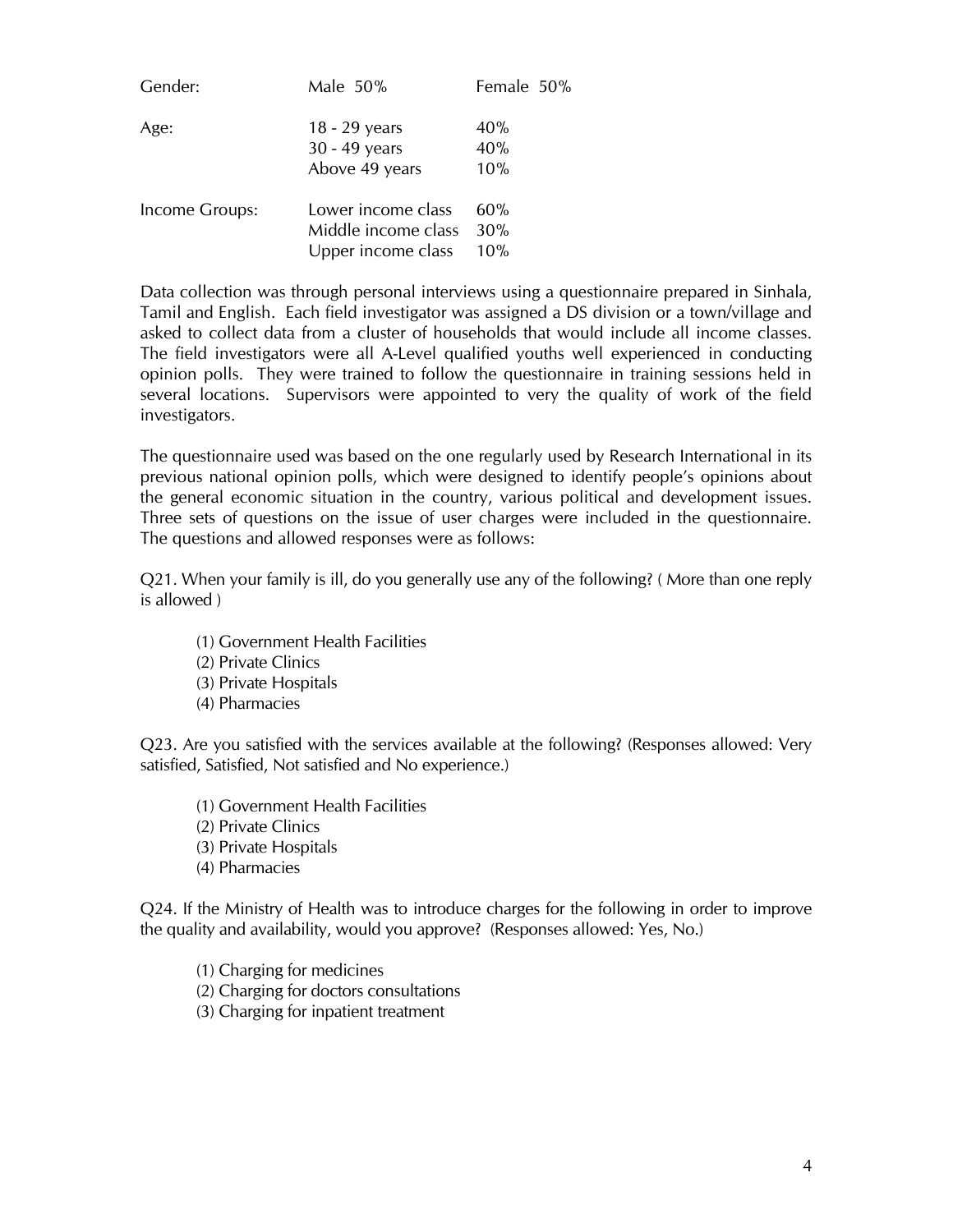## **Data analysis**

Data analysis was carried out jointly at IPS and Harvard University using Stata. The percentages shown in the tables are rounded to the nearest whole percentage point. They may on occasion not sum to 100%, because of rounding and missing or incorrect responses. In general, the number of non-responses was low for all questions, and less than 2%.

## **Results**

## Use of services

Respondents were allowed to name up to two different types of provider that their families generally used when ill. Three quarters of the respondents admit to using MOH facilities generally. Use of private facilities is much less, although many of those using MOH facilities also use at least one other private provider (Table C.1). The use of pharmacies is probably underestimated because only two responses were allowed, and most pharmacy users use them as supplements to taking care from both government and private facilities.

| Health service provider      | Percentage generally using (%) | N     |
|------------------------------|--------------------------------|-------|
| Government health facilities | 76.5                           | 2,312 |
| Private clinics              | 28.8                           | 2,312 |
| Private hospitals            | 13.3                           | 2,312 |
| Pharmacies                   | 2.9                            | 2,312 |

#### **Table C.1: Health providers generally used by respondents**

*Notes:* Respondents were allowed to name up to two types of provider. Percentages reported are for of all respondents, including those did not answer question.

Use of government facilities and private clinics and hospitals shows clear socioeconomic gradients. Poorer and less-educated Sri Lankans rely on government facilities more, and better-educated and richer Sri Lankans rely more on private clinics and hospitals (Figure C.1 and C.2).

## Satisfaction with services

Sri Lankans are generally satisfied with the services available from most providers. Satisfaction with MOH facilities is higher than for other facilities amongst those who had actual experience of use. User dissatisfaction was greatest for those who used private providers (Table C.2).

| Table C.2: Satisfaction with services available at different providers |                            |           |           |           |       |  |
|------------------------------------------------------------------------|----------------------------|-----------|-----------|-----------|-------|--|
|                                                                        | Percentages of respondents |           |           |           |       |  |
|                                                                        | Very                       |           | Not.      | No        |       |  |
| Health service provider                                                | satisfied                  | Satisfied | satisfied | experienc | N     |  |
|                                                                        |                            |           |           | e         |       |  |
| Government health facilities                                           | 18                         | 54        | 27        |           | 2,273 |  |
| Private clinics                                                        | 11                         | 54        | 26        | 9         | 2,223 |  |
| Private hospitals                                                      | 12                         | 44        | 26        | 17        | 2,210 |  |
| Pharmacies                                                             |                            | 47        | 30        | 15        | 2,071 |  |

## **Table C.2: Satisfaction with services available at different providers**

*Notes:* Total number of people interviewed was 2,312.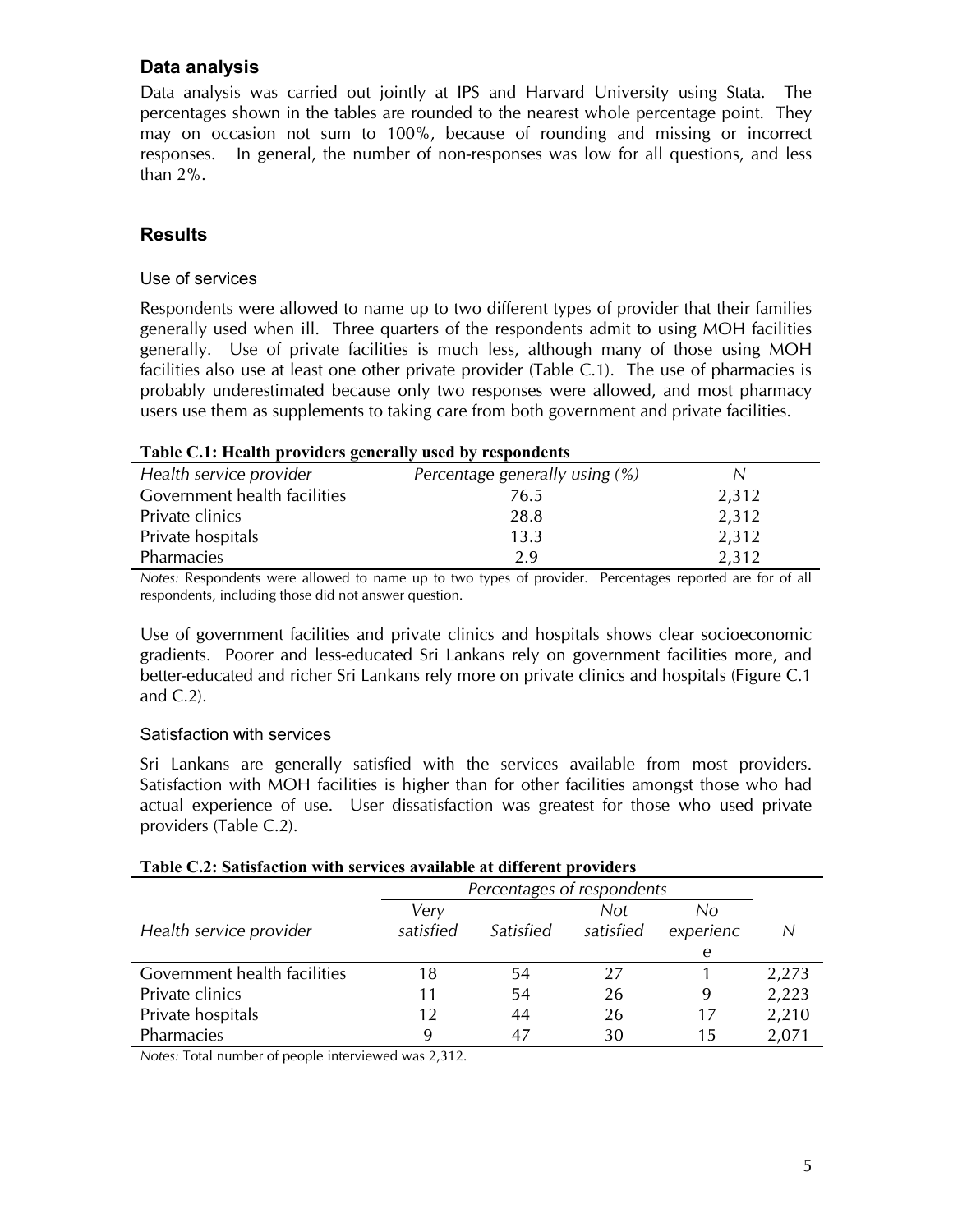Dissatisfaction with MOH facilities increases from 16% amongst those with no education to 41% amongst those who have an incomplete university education. The richest Sri Lankans (38%) have higher levels of dissatisfaction than the very poor (21%), but satisfaction with private facilities displays the opposite pattern, with poorer and less educated people being more dissatisfied than average. When only those who use private clinics and hospitals are examined, there are no major differences by education and income level. This suggests that dissatisfaction with private facilities amongst poorer Sri Lankans may be related to problems of access and cost.

#### Attitudes to user fees

There was high public disapproval for any policy of charging user fees at government health facilities (Table C.3). Public approval for user fees ranged from 12 to 20% depending on what the fees were to be charged for. Public disapproval of fees was greatest in the case of inpatient treatment, and least for medicines. The association between approval of user fees and the background characteristics of the respondents was also examined (Tables C.3 to C.10).

|                                | Percentage of respondents (%) |            |       |
|--------------------------------|-------------------------------|------------|-------|
| User fee options               | Approve                       | Disapprove | N     |
| Fees for medicine              | 19.9                          | 79.8       | 2,250 |
| Fees for doctor's consultation | 15.5                          | 84.4       | 2,247 |
| Fees for inpatient treatment   | 117                           | 87.4       | 2,244 |

#### **Table C.3: Public approval for user fees at government health facilities**

*Notes:* Survey conducted in August 1996. Percentages may not sum to 100% because of rounding, , and incorrect or miscoded responses. Total number of people interviewed was 2,312.

#### **Table C.4: Support for user fees by income group**

|              | Percentage (%) of respondents approving user fees<br>for |               |                |     |
|--------------|----------------------------------------------------------|---------------|----------------|-----|
| Income group | Medicines                                                | Consultations | Inpatient care |     |
| Very poor    | 16                                                       |               |                | 629 |
| Poor         | 14                                                       |               |                | 356 |
| Average      | 22                                                       |               | 13             | 989 |
| Rich         | 29                                                       |               | 19             | 280 |

*Note:* Income refers to total monthly income of family. 'Very poor': < Rs. 700; 'Poor': Rs. 701-1,500; 'Average': Rs. 1.501-5,000; 'Rich': > Rs. 5,000.

#### **Table C.5: Support for user fees by age group**

|                 | Percentage (%) of respondents approving user fees |               |                |     |
|-----------------|---------------------------------------------------|---------------|----------------|-----|
|                 |                                                   | for           |                |     |
| Age group       | <b>Medicines</b>                                  | Consultations | Inpatient care |     |
| Under 21 years  | 11                                                | 15            |                | 183 |
| $21 - 30$ years | 27                                                | 14            | 9              | 772 |
| 31 - 40 years   | 22                                                | 15            | 11             | 536 |
| 41 - 50 years   | 21                                                | 19            | 14             | 401 |
| 51 - 60 years   | 12                                                | 16            | 16             | 285 |
| Over 60 years   | 20                                                | 18            | 11             | 135 |

*Note:* Total number of people interviewed was 2,312.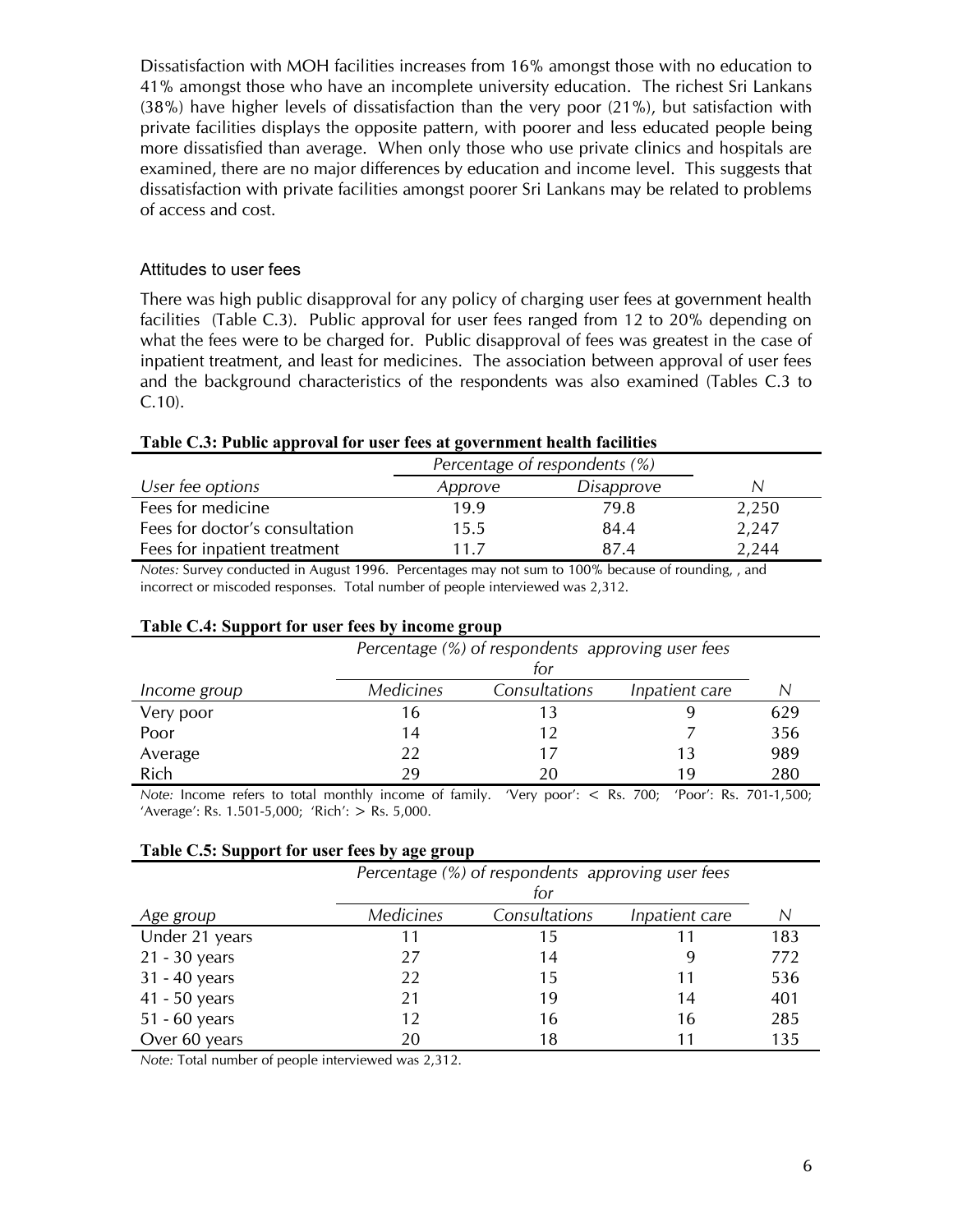|                             |       |    | Percentage (%) of respondents approving user fees |               |                |     |
|-----------------------------|-------|----|---------------------------------------------------|---------------|----------------|-----|
|                             |       |    |                                                   | for           |                |     |
| <b>Highest</b><br>education | level | Ωt | <i>Medicines</i>                                  | Consultations | Inpatient care |     |
| None                        |       |    | 11                                                | 14            | 8              | 69  |
| Grade 5                     |       |    | 16                                                | 14            | 9              | 327 |
| Grade 9                     |       |    | 22                                                | 16            | 14             | 532 |
| O-Level                     |       |    | 20                                                | 16            | 12             | 818 |
| A-Level                     |       |    | 21                                                | 15            | 11             | 471 |
| Entered university          |       |    | 6                                                 | 17            | 6              | 19  |
| Graduate                    |       |    | 37                                                | 23            | 13             | 42  |

#### **Table C.6: Support for user fees by level of education**

*Note:* Total number of people interviewed was 2,312.

| Table C.7: Support for user fees by predominant type of provider generally used for care |
|------------------------------------------------------------------------------------------|
|------------------------------------------------------------------------------------------|

|                         |                  | Percentage (%) of respondents approving user fees |                |       |  |
|-------------------------|------------------|---------------------------------------------------|----------------|-------|--|
|                         |                  | tor                                               |                |       |  |
| Provider generally used | <b>Medicines</b> | Consultations                                     | Inpatient care |       |  |
| <b>MOH</b> facilities   | 17               |                                                   | ч              | 1,769 |  |
| Private clinics         | 26               |                                                   | 15             | 543   |  |
| Private hospitals       | 25               |                                                   | 21             | 308   |  |
| Pharmacies              | 33               |                                                   | 15             | 66    |  |

*Note:* Total number of people interviewed was 2,312.

Support for user fees at MOH facilities increases with income and education, and is greater amongst those who use other private facilities. Since use of private facilities is correlated with increasing income and education, logistic regression analysis was carried out in order to determine whether it was income and education or lack of use of government facilities which determined support for user fees. The analysis showed that each of these factors is significant and independent determinants by themselves, indicating that decreased reliance on government facilities may in itself lead to increased support for user fees at government facilities. However, it is important to note that even amongst those who did not generally use government facilities three quarters disapproved of user fees at government facilities (70%, 75% and 79% disapproval of fees for medicines, doctors' consultations and inpatient care respectively).

#### **Table C.8: Support for user fees by ethnicity**

|                  | Percentage (%) of respondents approving user fees<br>for |               |                |       |
|------------------|----------------------------------------------------------|---------------|----------------|-------|
|                  | <b>Medicines</b>                                         | Consultations | Inpatient care |       |
| Sinhala          | 18                                                       | 14            | 10             | 1,973 |
| Sri Lankan Tamil | 30                                                       | 24            | 18             | 129   |
| Indian Tamil     | 72                                                       | 76            | 52             | 32    |
| Moor             |                                                          |               |                | 149   |

*Note:* Total number of people interviewed was 2,312.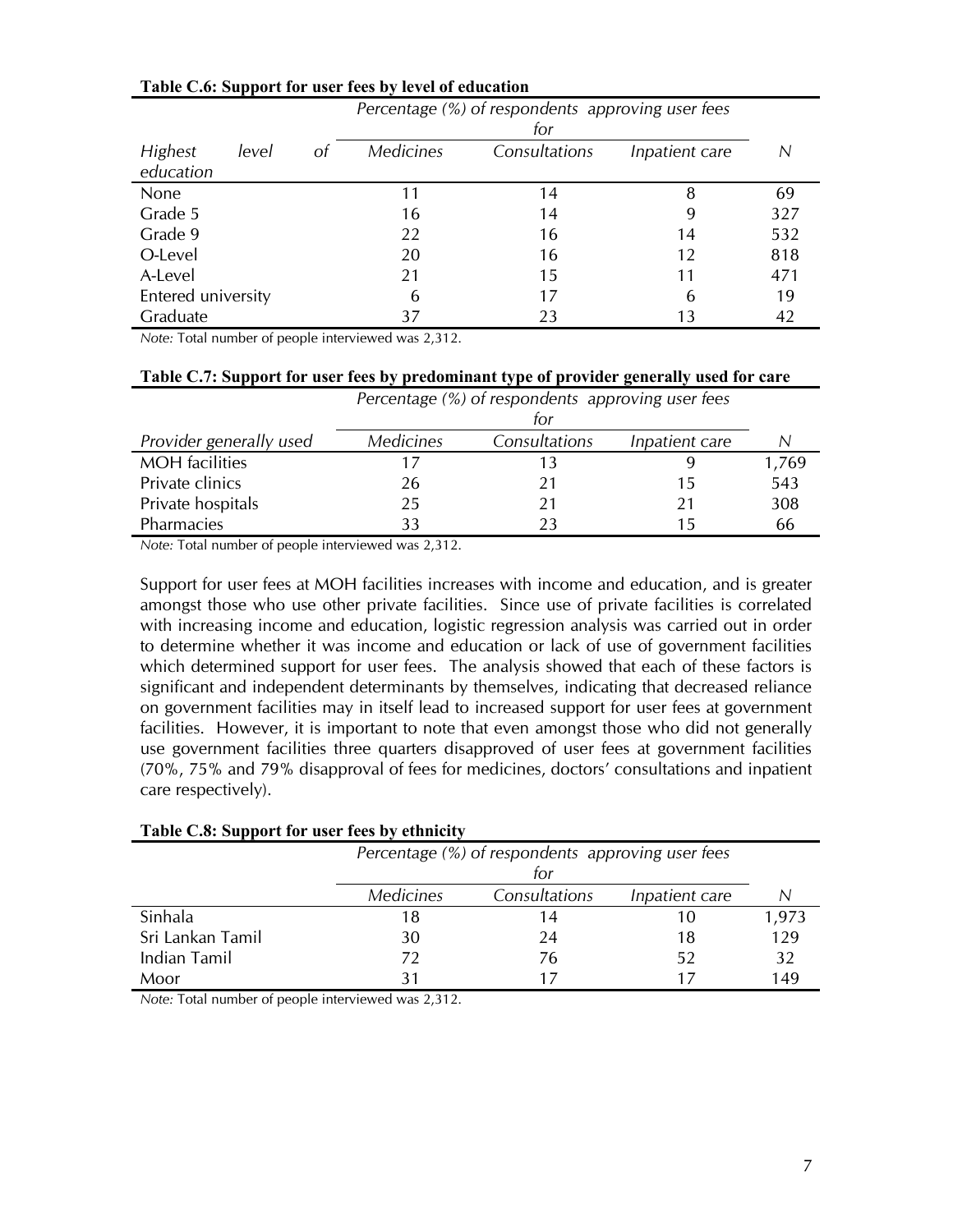|                 |                  | $\overline{\phantom{a}}$<br>Percentage (%) of respondents approving user fees<br>for |                |       |  |
|-----------------|------------------|--------------------------------------------------------------------------------------|----------------|-------|--|
| Religion        | <b>Medicines</b> | Consultations                                                                        | Inpatient care | N     |  |
| <b>Buddhist</b> | 17               | 14                                                                                   | 10             | 1,810 |  |
| Hindu           | 36               | 35                                                                                   | 26             | 127   |  |
| Muslim          | 30               | 16                                                                                   | 17             | 156   |  |
| Christian       | 28               | 2Ο                                                                                   | 16             | 190   |  |

#### **Table C.9: Support for user fees by religion**

*Note:* Total number of people interviewed was 2,312.

There are differences in the level of support for user fees by ethnic group and religion. In general, Sinhala and Buddhist Sri Lankans disapprove of user fees the most. Logistic regression analysis reveals that the differences between Sinhala and non-Sinhala and Buddhist and non-Buddhist Sri Lankans are statistically significant. In general, if a Sri Lankan is Sinhalese or Buddhist, they are only approximately 60% as likely to support user fees as those who are not.<sup>3</sup>

Differences between the other ethnic and religious groups are not great, except for Indian Tamils. Indian Tamils are the only group that can be identified in the survey sample, in which a majority approve of user fees at government facilities. Because of the quota sampling procedure used, only a small number of Indian Tamils were interviewed, and only in the districts of Colombo ( $N=10$ ) and Nuwara Eliya ( $N=22$ ). When these two subsamples are examined, high approval levels for user fees are found only amongst the Indian Tamils living in Nuwara Eliya (Table C.10). Chi-squared tests indicate that the high support for user fees amongst Indian Tamils is not only significantly different from other respondents in that district ( $p < 0.001$ ), but significantly different from those Indian Tamils interviewed in Colombo  $(p<0.05)$ . This large difference between Indian Tamils living in Colombo and those living in Nuwara Eliya is not surprising. Respondents in Nuwara Eliya almost certainly belonged to the tea plantation workforce, while Indian Tamils in Colombo would have been amongst those who have left the plantations and have integrated into the indigenous population. Contrasted with the high support for user fees, the Indian Tamils in Nuwara Eliya, somewhat surprisingly, also express a high level of satisfaction with government facilities - much higher than in any other group (21 out of 22 were 'very satisfied' compared with 17% of the other respondents). This latter difference was highly significant in a chi-squared test  $(p < 0.001).4$ 

| Twee circ, explore for now reception the manual running in comparison |                                        |               |                |       |  |  |  |
|-----------------------------------------------------------------------|----------------------------------------|---------------|----------------|-------|--|--|--|
|                                                                       | Percentage (%) approving user fees for |               |                |       |  |  |  |
| Group of respondents                                                  | <b>Medicines</b>                       | Consultations | Inpatient care |       |  |  |  |
| Indian Tamils in Nuwara Eliya                                         | 85                                     | 90            | 65             |       |  |  |  |
| Other Nuwara Eliya residents                                          | 25                                     | 21            | 16             | 57    |  |  |  |
| Indian Tamils in Colombo                                              | 20                                     | 20            | 22             | 10    |  |  |  |
| All non-Indian Tamils                                                 | 1 Q                                    | 15            |                | 2,290 |  |  |  |

|  | Table C.10: Support for user fees amongst Indian Tamils in comparison |  |  |
|--|-----------------------------------------------------------------------|--|--|
|  |                                                                       |  |  |

*Note:* Total number of people interviewed was 2,312. The sample sizes, N, given in the last column refer to the total number in each group interviewed. However, the percentages reported are the percentages giving a particular response out of those who answered, excluding non-responses.

<sup>&</sup>lt;sup>2</sup><br>3 Logistic regression models are not influenced by disproportionate sampling procedures, and so these results are valid, without any need to weight the data because of quota sampling (Maddala, 1988).

The non-technical reader should note that the levels of statistical significance reported take into account the small size of the samples.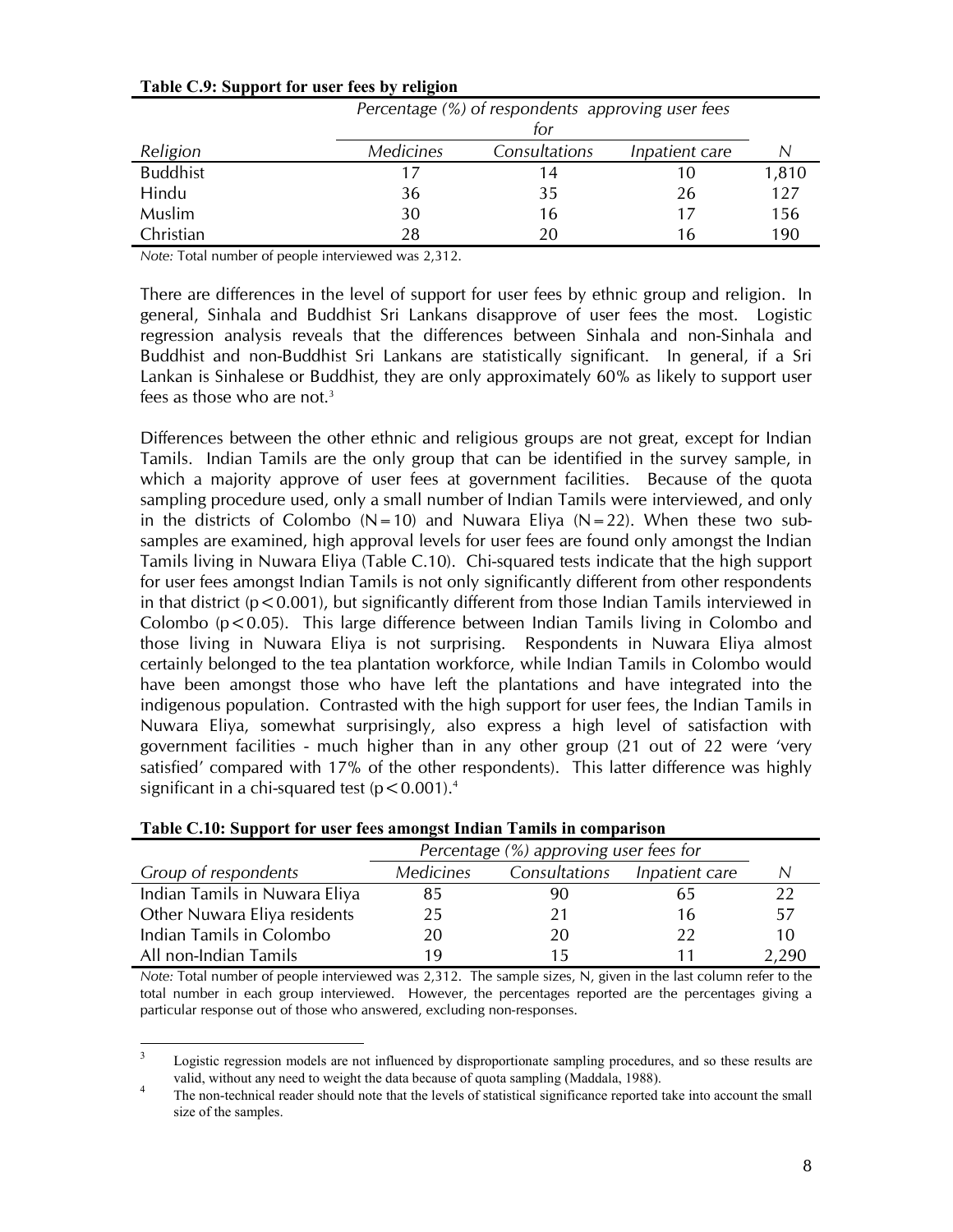## **Discussion**

There are few published reports in the international literature about public opinion about health services and health financing policy in developing countries. So it is difficult to compare these findings with countries other than those in the OECD. However, it must be noted that in two respects relevant to the making of social policy, Sri Lanka resembles OECD countries more than it does most developing countries: (i) it has been governed on the basis of multiparty universal franchise since 1931 - longer than most OECD members, and (ii) there has been a public commitment by the state to universal health care provision for a similar period of time.

## **Satisfaction**

The survey indicates high public satisfaction with the publicly financed health care system. This is consistent with another poll in March 1995 by Research International which asked about satisfaction with the provision of public services. This found that satisfaction with doctors and other health services ranked below that with the police and electricity, but above levels of satisfaction with roads, credit facilities, agricultural subsidies, garbage collection and other municipal services (Research International, 1995). This is in contrast to the perception in many developing countries of general dissatisfaction with publiclyfinanced and publicly-provided health services (Frenk, 1995), ( Shaw and Griffin, 1995).

The 72% of Sri Lankans admitting satisfaction with the public system is comparable with the high levels of satisfaction reported from the West European welfare states, and is significantly higher than that reported from the USA and Mexico (Blendon, Donelan, Jovell, Pellise, and Lombardia, 1991) (Pescosolido, Boyer, and Tsui, 1985) (Hsiao, 1992; Frenk, 1995). Pescosolido et al. (1985) suggest that differences in levels of public evaluation are related to the length of time that states have taken responsibility for providing services through the public sector. This might explain the higher levels of public satisfaction in Sri Lanka in comparison with, for example, USA and Spain. The greater dissatisfaction with government health services amongst those of higher education and income is also comparable with patterns of public opinion reported from West European countries. In the case of European countries this social gradient in attitudes is thought to be related to increasing expectations of quality with higher income and education (Abel and van der Zee, 1995),( Pescosolido, Boyer, and Tsui, 1985).

## Opposition to user fees

There was high disapproval across all social classes of the policy of introducing user fees. Variation on this issue is similar to OECD societies. In those countries, public support for increased private financing is greater amongst those of higher education and income level (Harvey, 1993), and in Germany and the Netherlands is also greater amongst those who rely on private financing for their own care (Abel and van der Zee, 1995). That finding parallels the increased support for user fees amongst Sri Lankans who do not use publicly financed facilities. The results confirm the belief of politicians and most observers in Sri Lanka that user fees would be highly unpopular with the electorate. The high support for user fees found only amongst Estate Tamils is unlikely to be a countervailing factor, as this section of the electorate has tended to vote as a single vote bloc on the basis of other issues. Median voters would be expected to have the greatest weight in a two party competitive system such as Sri Lanka. Since approval for user fees is minimal and skewed at the upper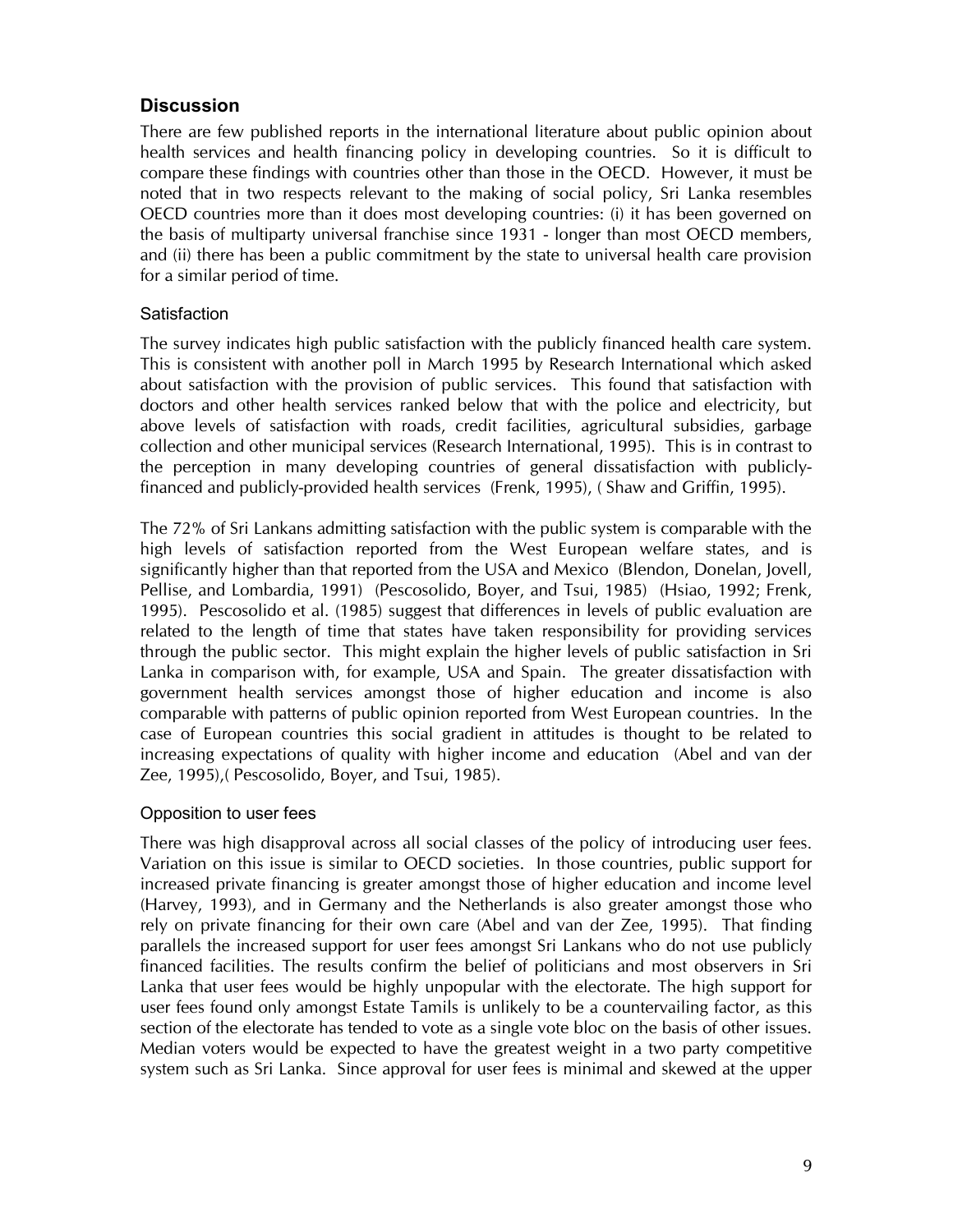end of the income and educational range, neither of the two main political parties is likely to gain votes by proposing user fees as a policy.

A survey by Research International in June 1995 reported high levels of disapproval of privatization of state institutions amongst Sri Lankan voters (Research International, 1995). However, the actual level was slightly lower than for health service user fees (78% disapproval amongst those who answered compared with 80 - 87% disapproval for the different user fee options). In contrast to health service user fees, opposition to privatization of state institutions appeared to increase with education and higher socioeconomic status. The higher level of approval for privatization than for "privatization" of health services resembles poll findings in the UK in the 1980s, where a smaller majority disapproved of privatization than of changing the public nature of health service financing. British public opinion also resembles Sri Lankan public opinion in one other manner. While most Britons opposed government policies that would directly encourage growth of private medicine or expand pay beds in government hospitals, the large majority (88%) supported the availability of private medical treatment in private hospitals (Blendon and Donelan, 1989). This parallels the apparent contradiction amongst Sri Lankans, the majority of whom appear to simultaneously pay for private medical care for themselves, but oppose a policy of paying for public services. Blendon et al. (1989) concluded, from the British data, that the British public view health differently from other areas of the economy, and that even where there is public support for economic reform through privatization, this support does not imply a similar public mandate for significant market reforms in the publicly-financed health system. Nevertheless, while the public can oppose direct state support of private financing, it does not oppose greater private sector expansion. This does not represent a contradiction, if the Sri Lankan and British public believe that privately-financed and publicly-financed health services meet different social objectives.

British polling experience illustrates one other cautionary feature about the use of such poll findings. Whilst UK opinion polls showed majority disapproval of privatization, the British government was able to implement the most radical program of public sector privatization carried out in a West European country, and still retain electoral support. However, more limited market reforms of the publicly-financed health system not only were unpopular with the electorate, but contributed to significant losses in electoral support by the government. The Sri Lankan findings suggest that the Sri Lankan public might also treat health services differently to state enterprises, and thus react differently to the introduction of user fees than they might to the privatization of state institutions.

## Inpatient versus primary care

When asked about what user fees should be charged for, opposition to user fees was greater for inpatient care than for doctors' consultations which was in turn greater than for medicines. Approval of user fees for inpatient care is only half that for medicines, and this is consistent across educational, income and cultural groups. Sri Lankan public attitudes run strikingly counter to the conventional wisdom of international health economists, most of whom believe that there is a stronger rationale for charging user fees for individual hospitalization than for outpatient medical consultations (Griffin, 1992; Shaw and Griffin, 1995). It would be easy to label the Sri Lankan public's views as irrational, but this might be unwise. First, it is clear that Sri Lankan public opinion is consistent with the actual pattern of resource mobilization in what is the most effective health care system in a lowincome developing country, where inpatient care is almost exclusively financed from public sources, while primary care is predominantly financed from private sources (see Tables C.1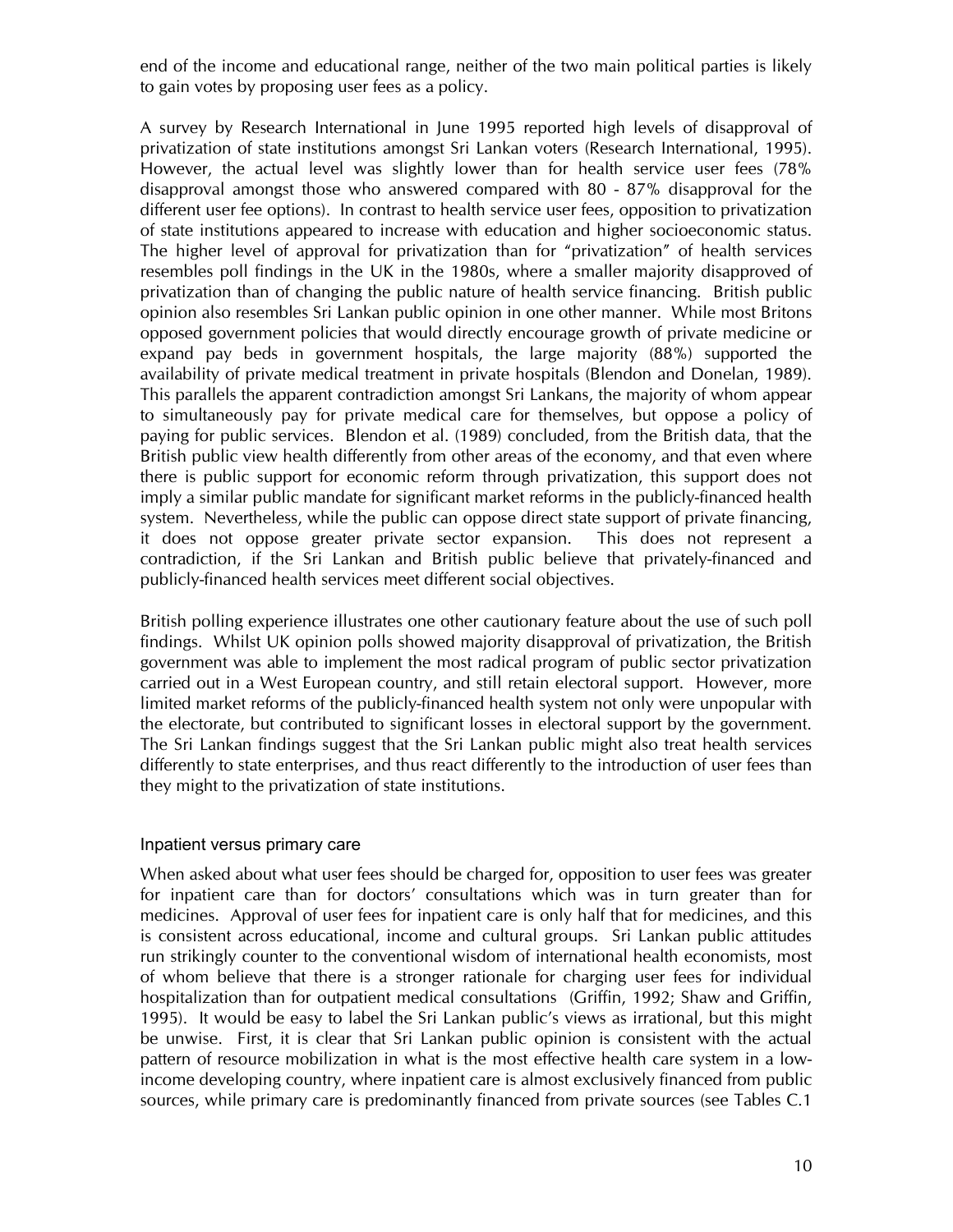to C.10). Second, there are valid arguments, rooted in welfare economics and related to the lack of properly functioning insurance markets and the importance of social goals other than health maximization, which would place greater priority on the public financing of inpatient care than the public financing of most types of primary care (Hammer, 1993; Hammer and Berman, 1995).

As noted in this study, the Sri Lankan health ministry has historically allocated relatively high proportions of its funds to hospital care - higher than in other Asian countries. Although it is not known whether public attitudes in other Asian countries differ from those in Sri Lanka, these findings do suggest that the budgetary allocations of the health ministry may be concordant with social opinion at least in Sri Lanka. Studies of public opinion in other Asian and developing countries would be useful to determine whether Sri Lankan public opinion with regard to private financing of hospital care is also distinct. Nevertheless, outside the developing country context, Sri Lankan public opinion is consistent with social values in the OECD countries, where public protection of individuals from financially catastrophic hospital expenditures is as important a health system goal as efficiency and equity (Hurst, 1991).

## Social values

Public opinion reflects not only the analysis of individuals when faced with a policy issue, but also underlying social and cultural beliefs. As this study has noted, the very early development of publicly financed health services in Sri Lanka was linked to Buddhist attitudes towards the role of the state and the desirability of certain social objectives. The finding of greater opposition to user fees amongst Buddhists than amongst other religious groups, even when controlling for income and education, confirms that contemporary Sri Lankan attitudes towards user fees continue to be shaped by this Buddhist value system.

While approval of user fees is greater amongst non-Buddhists, the difference is not substantial. This is not surprising, as there has always been a process of the different religious groups in Sri Lanka absorbing and exchanging social values. However, the difference between the Estate Tamils and other Sri Lankans, including Tamils, is great. A partial explanation for this might be the relatively short time that the Estate Tamils have lived on the island, and their segregation from the surrounding population. A more significant explanation might lie in the importance of a social principle accepted in continental European democracies - namely that of "solidarity". Social policy with regards to health policy in these countries is based on the premise that everyone has an obligation to support the access to health care of those who would otherwise be least able to (Kirkman-Liff, 1991), ( Abel and van der Zee, 1995). An important objective, from the time of Bismarck's social insurance reforms, has been to promote social cohesion in classdivided industrialized societies through improved social welfare. Evidence for the existence of solidarity values in Sri Lanka is provided for by the fact that the majority of even those who did not use public facilities were opposed to user fees. The Estate Tamils are unusual because until the mid-1980s they were disenfranchized and not considered to be part of the national population. They did not enjoy the access to publicly-financed health services that was considered the right of all Sri Lankan citizens. The apparent high support for user fees amongst this group might therefore reflect the lack of social solidarity values in this group, engendered by their very exclusion historically from general-revenue funded health services and other aspects of citizenship, as well as the poor quality of plantation services that they have had access to.